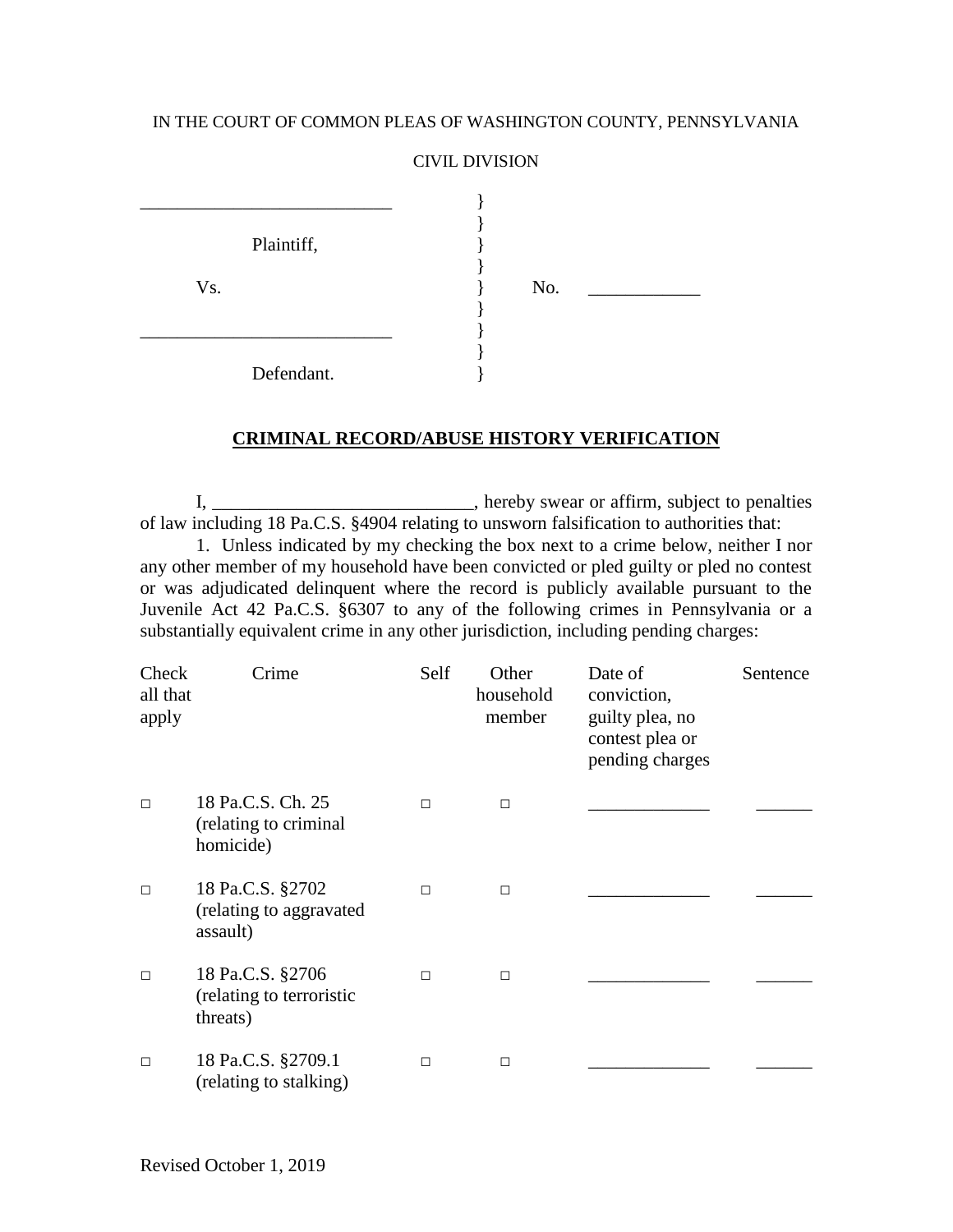| $\Box$ | 18 Pa.C.S. §2901<br>(relating to kidnapping)                                             | □      | □      |  |
|--------|------------------------------------------------------------------------------------------|--------|--------|--|
| □      | 18 Pa.C.S. §2902<br>(relating to unlawful<br>restraint)                                  | □      | □      |  |
| □      | 18 Pa.C.S. §2903<br>(relating to false<br>imprisonment)                                  | □      | $\Box$ |  |
| □      | 18 Pa.C.S. §2910<br>(relating to luring a child<br>into a motor vehicle or<br>structure) | $\Box$ | □      |  |
| □      | 18 Pa.C.S. §3121<br>(relating to rape)                                                   | $\Box$ | □      |  |
| □      | 18 Pa.C.S. §3122.1<br>(relating to statutory<br>sexual assault)                          | □      | $\Box$ |  |
| □      | 18 Pa.C.S. §3123<br>(relating to involuntary<br>deviate sexual intercourse)              | □      | □      |  |
| □      | 18 Pa.C.S. §3124.1<br>(relating to sexual<br>assault)                                    | $\Box$ | □      |  |
| □      | 18 Pa.C.S. §3125<br>(relating to aggravated<br>indecent assault)                         | $\Box$ | $\Box$ |  |
| □      | 18 Pa.C.S. §3126<br>(relating to indecent<br>assault)                                    | $\Box$ | $\Box$ |  |
| □      | 18 Pa.C.S. §3127<br>(relating to indecent<br>exposure)                                   | $\Box$ | $\Box$ |  |
| □      | 18 Pa.C.S. §3129<br>(relating to sexual<br>intercourse with animal)                      | $\Box$ | □      |  |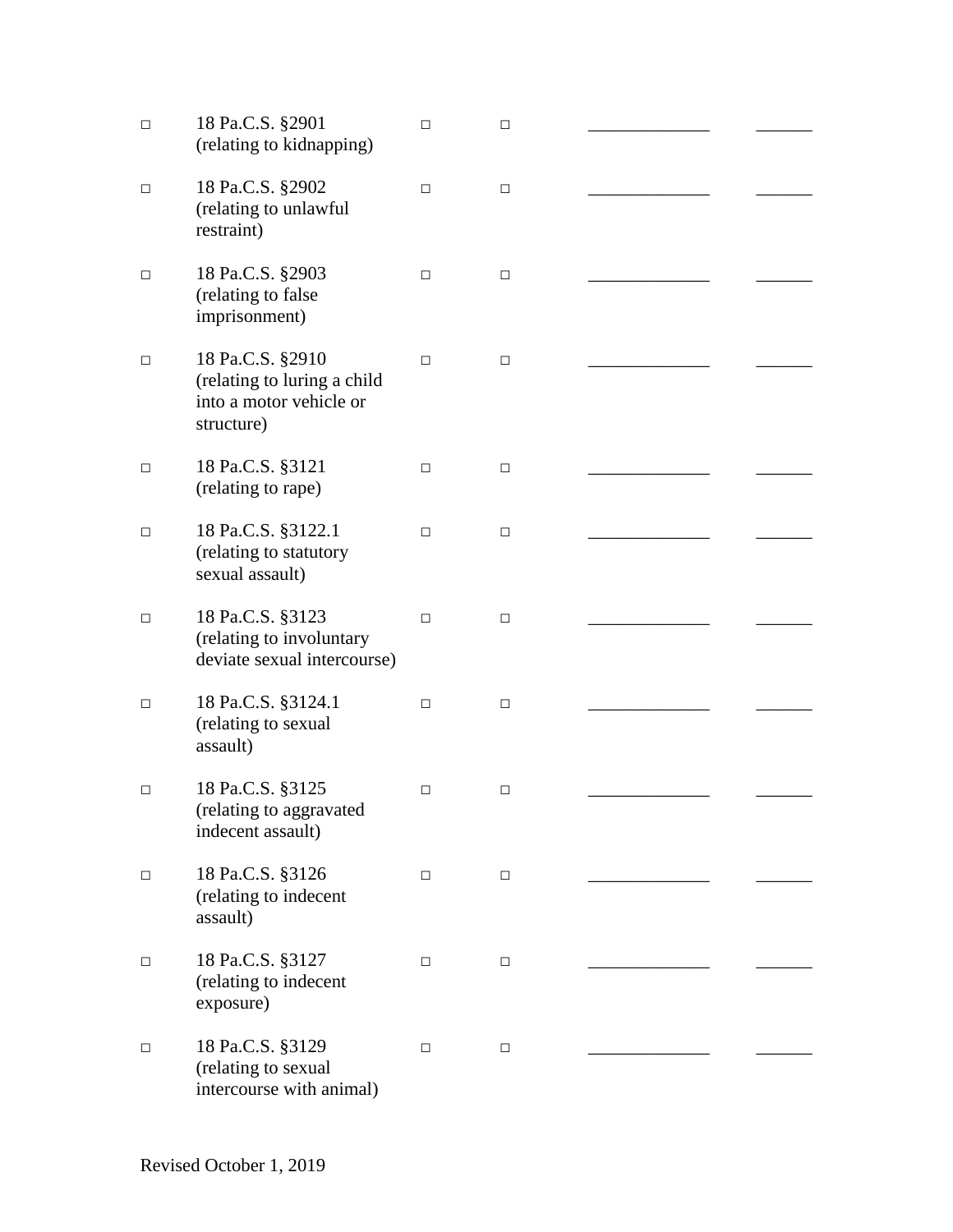| $\Box$ | 18 Pa.C.S. §3130                                                                                     | $\Box$ | $\Box$ |  |
|--------|------------------------------------------------------------------------------------------------------|--------|--------|--|
|        | (relating to conduct<br>relating to sex<br>offenders)                                                |        |        |  |
| □      | 18 Pa.C.S. §3301<br>(relating to arson and<br>related offenses)                                      | □      | □      |  |
| □      | 18 Pa.C.S. §4302<br>(relating to incest)                                                             | □      | □      |  |
| $\Box$ | 18 Pa.C.S. §4303<br>(relating to concealing<br>death of child)                                       | $\Box$ | □      |  |
| $\Box$ | 18 Pa.C.S. §4304<br>(relating to endangering<br>welfare of children)                                 | □      | □      |  |
| $\Box$ | 18 Pa.C.S. §4305<br>(relating to dealing in<br>infant children)                                      | □      | □      |  |
| $\Box$ | 18 Pa.C.S. §5902(b)<br>(relating to prostitution<br>and related offenses                             | □      | □      |  |
| $\Box$ | 18 Pa.C.S. §5903(c) or (d)<br>(relating to obscene and<br>other sexual materials<br>and performances | $\Box$ | □      |  |
| $\Box$ | 18 Pa.C.S. §6301<br>(relating to corruption<br>of minors                                             | $\Box$ | □      |  |
| $\Box$ | 18 Pa.C.S. §6312<br>(relating to sexual abuse<br>of children                                         | □      | $\Box$ |  |
| $\Box$ | 18 Pa.C.S. §6318<br>(relating to unlawful<br>contact with minor)                                     | □      | □      |  |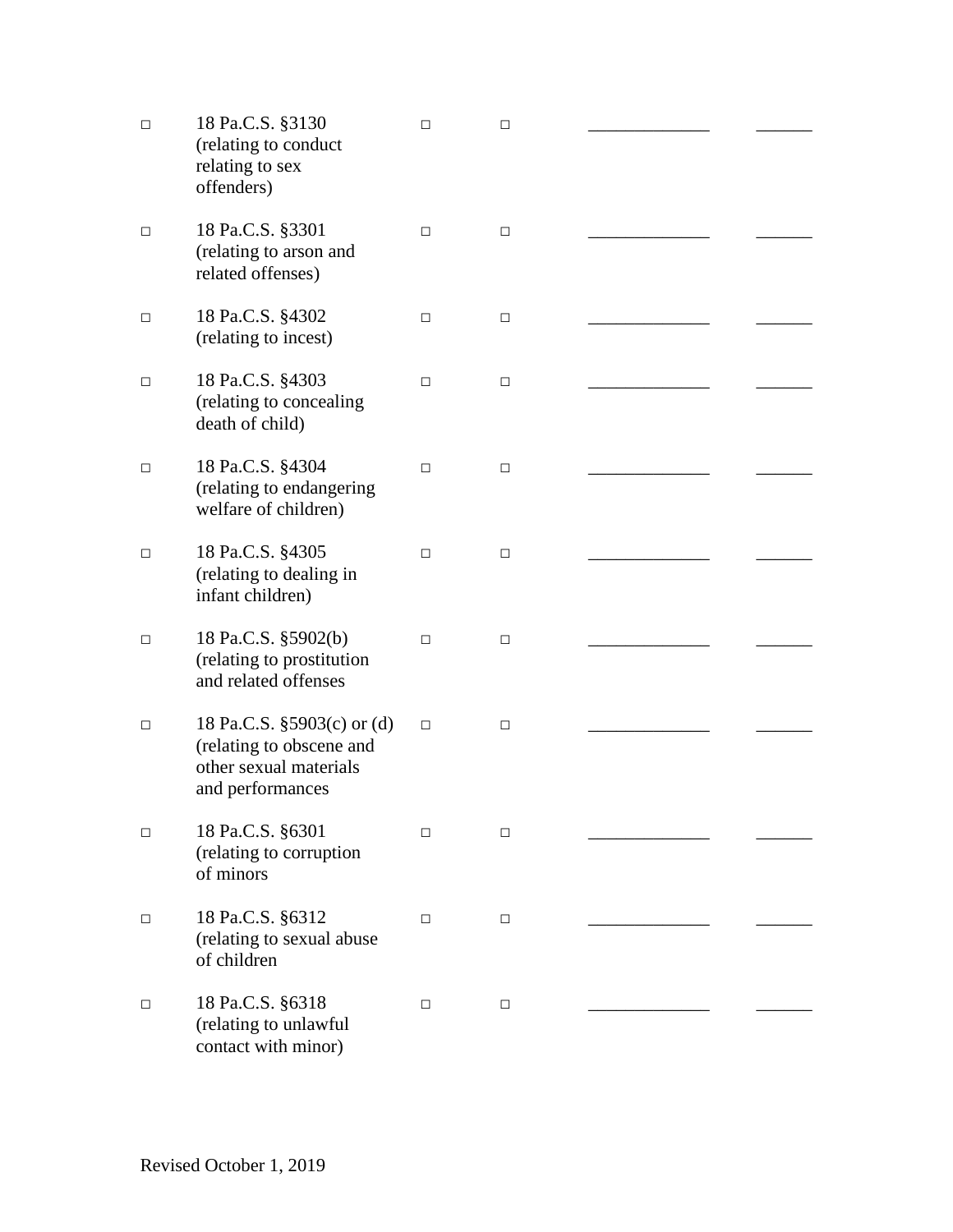| $\Box$ | 18 Pa.C.S. §6320<br>(relating to sexual<br>exploitation of children)                                                                     | $\Box$ | П      |  |
|--------|------------------------------------------------------------------------------------------------------------------------------------------|--------|--------|--|
| $\Box$ | 18 Pa.C.S. §6114<br>(relating to contempt for<br>violation of protection<br>order or agreement                                           | $\Box$ | П      |  |
| $\Box$ | Driving under the<br>influence of drugs<br>or alcohol                                                                                    | $\Box$ | $\Box$ |  |
| $\Box$ | Manufacture, sale,<br>delivery, holding,<br>offering for sale or<br>possession of any<br>controlled substance or<br>other drug or device | П      | $\Box$ |  |

2. Unless indicated by my checking the box next to an item below, neither I nor any other member of my household have a history of violent or abusive conduct including the following:

| <b>Check</b><br>All that<br>Apply |                                                                                                                                    | self | Other<br>household<br>member | Date |
|-----------------------------------|------------------------------------------------------------------------------------------------------------------------------------|------|------------------------------|------|
| $\Box$                            | A finding of abuse by a Children & Youth<br>Agency or similar agency in Pennsylvania<br>or similar statute in another jurisdiction | П    | п                            |      |
| П                                 | Abusive conduct as defined under the<br>Protection from Abuse Act in Pennsylvania<br>or similar statute in another jurisdiction    | П    | П                            |      |
|                                   | )ther:                                                                                                                             |      | П                            |      |

3. Please list any evaluation, counseling or other treatment received following conviction or finding of abuse:\_\_\_\_\_\_\_\_\_\_\_\_\_\_\_\_\_\_\_\_\_\_\_\_\_\_\_\_\_\_\_\_\_\_\_\_\_\_\_

\_\_\_\_\_\_\_\_\_\_\_\_\_\_\_\_\_\_\_\_\_\_\_\_\_\_\_\_\_\_\_\_\_\_\_\_\_\_\_\_\_\_\_\_\_\_\_\_\_\_\_\_\_\_\_\_\_\_\_\_\_\_\_\_\_\_\_\_\_\_\_\_

4. If any conviction above applies to a household member, not a party, state that person's name, date of birth and relationship to the child. \_\_\_\_\_\_\_\_\_\_\_\_\_\_\_\_\_\_\_\_\_

\_\_\_\_\_\_\_\_\_\_\_\_\_\_\_\_\_\_\_\_\_\_\_\_\_\_\_\_\_\_\_\_\_\_\_\_\_\_\_\_\_\_\_\_\_\_\_\_\_\_\_\_\_\_\_\_\_\_\_\_\_\_\_\_\_\_\_\_\_\_\_\_

\_\_\_\_\_\_\_\_\_\_\_\_\_\_\_\_\_\_\_\_\_\_\_\_\_\_\_\_\_\_\_\_\_\_\_\_\_\_\_\_\_\_\_\_\_\_\_\_\_\_\_\_\_\_\_\_\_\_\_\_\_\_\_\_\_\_\_\_\_\_\_\_